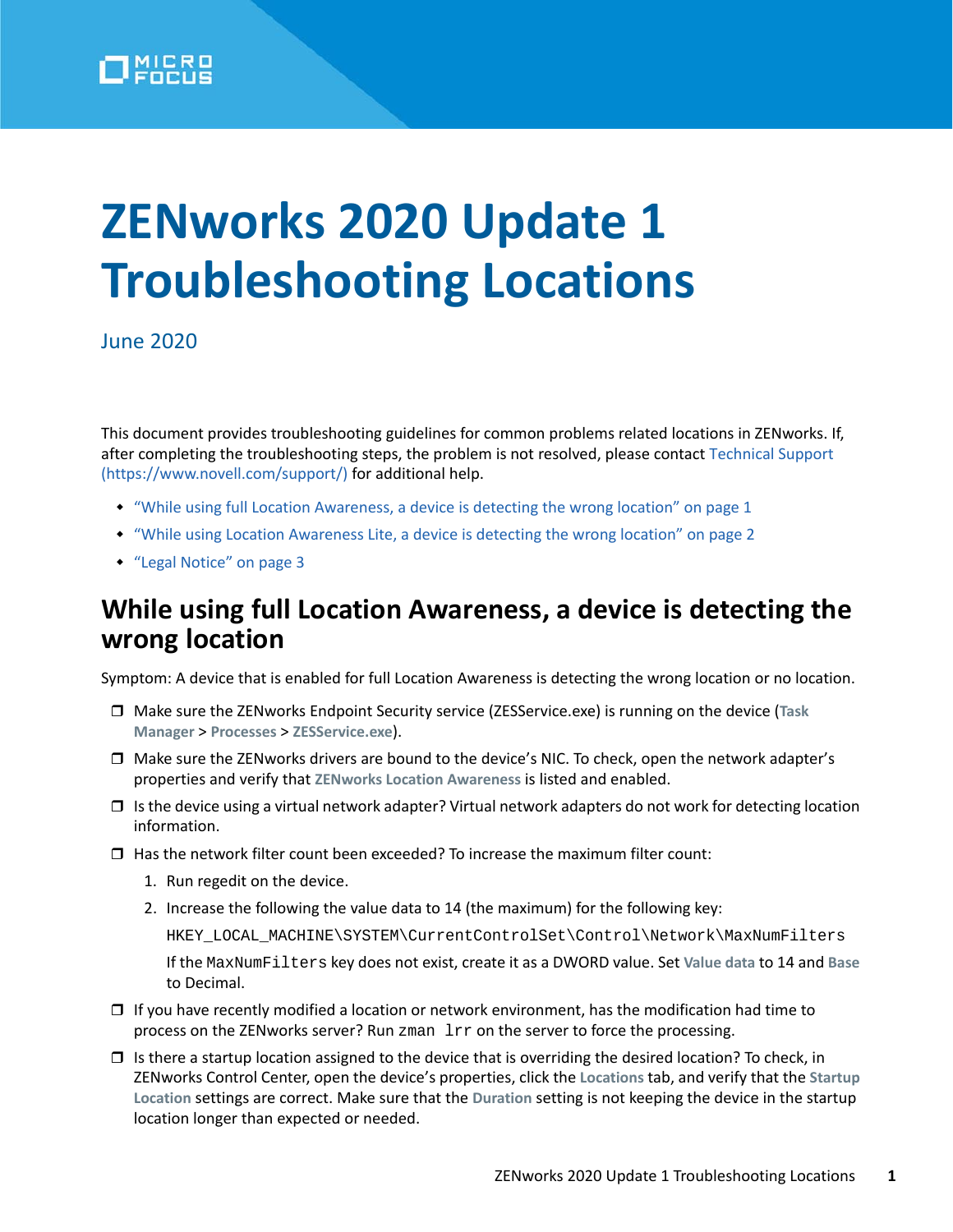- $\Box$  Check that your locations include the correct network environments. A device chooses a location when it's environment matches one of the network environments defined for the location.
- $\Box$  If the device is not detecting the network environment you think it should be detecting:
	- 1. Check the network environment's configuration in ZENworks Control Center (**Configuration** > **Locations** > **Network Environments**):
		- Is the **Limit to Adapter Types** setting correct? Does it exclude a type of adapter that needs to be monitored to determine that environment? Does it included more adapter types than are needed? Too few or too many adapter types can affect how network environments are matched.
		- Is the **Minimum Match** setting too high? The higher the number, the more network services that have to be matched in order to select that environment.
		- Is there a network service (Gateway, DNS Server, and so forth) that is defined as a must match? An environment with a "must match" network service is selected only if the network service is matched, regardless of how many other defined network services are matched.
		- $\bullet$  Are the correct network services defined for the network environment? Are the defined network services configured with the correct information?
	- 2. If a location includes multiple network environments that match the device's current environment, the first network environment in the location's list is the one selected. To check the order of a location's network environments, click **Configuration** > **Locations**. Double-click the desired location, then check the order of the network environments in the **Assigned Network Environments** list. Reorder the list if necessary.

 $\Box$  If this is a security location issue, check the following for the location that the device should be detecting:

- Is the desired location included in a Location Assignment policy that is assigned to the device?
- In the Location Assignment policy, are the locations ordered correctly. If two locations match the device's current location, the first one in the list is used.

### <span id="page-1-0"></span>**While using Location Awareness Lite, a device is detecting the wrong location**

Symptom: A device that is enabled for Location Awareness Lite is detecting the wrong location or no location.

- There are limitations when using Location Awareness Lite. Review [Location Awareness Lite Limitations](https://www.novell.com/documentation/zenworks-2020/pdfdoc/zen_sys_location/zen_sys_location.pdf#b13x6dow) in the [ZENworks Location Awareness Reference](https://www.novell.com/documentation/zenworks-2020/pdfdoc/zen_sys_location/zen_sys_location.pdf#bookinfo) to ensure that the issue is not caused by one of the limitations.
- Make sure the ZENworks Endpoint Security service (ZESService.exe) is running on the device (Task Manager > Processes > ZESService.exe).
- $\Box$  Is the device using a virtual network adapter. Virtual network adapters do not work for detecting location information.
- $\Box$  If you have recently modified a location or network environment, has the modification had time to process on the ZENworks server? Run zman lrr on the server to force the processing.
- $\Box$  Is there a startup location assigned to the device that is overriding the desired location? To check, in ZENworks Control Center, open the device's properties, click the **Locations** tab, and verify that the **Startup Location** settings are correct. Make sure that the **Duration** setting is not keeping the device in the startup location longer than expected or needed.
- $\Box$  Check that your locations include the correct network environments. A device chooses a location when it's environment matches one of the network environments defined for the location.